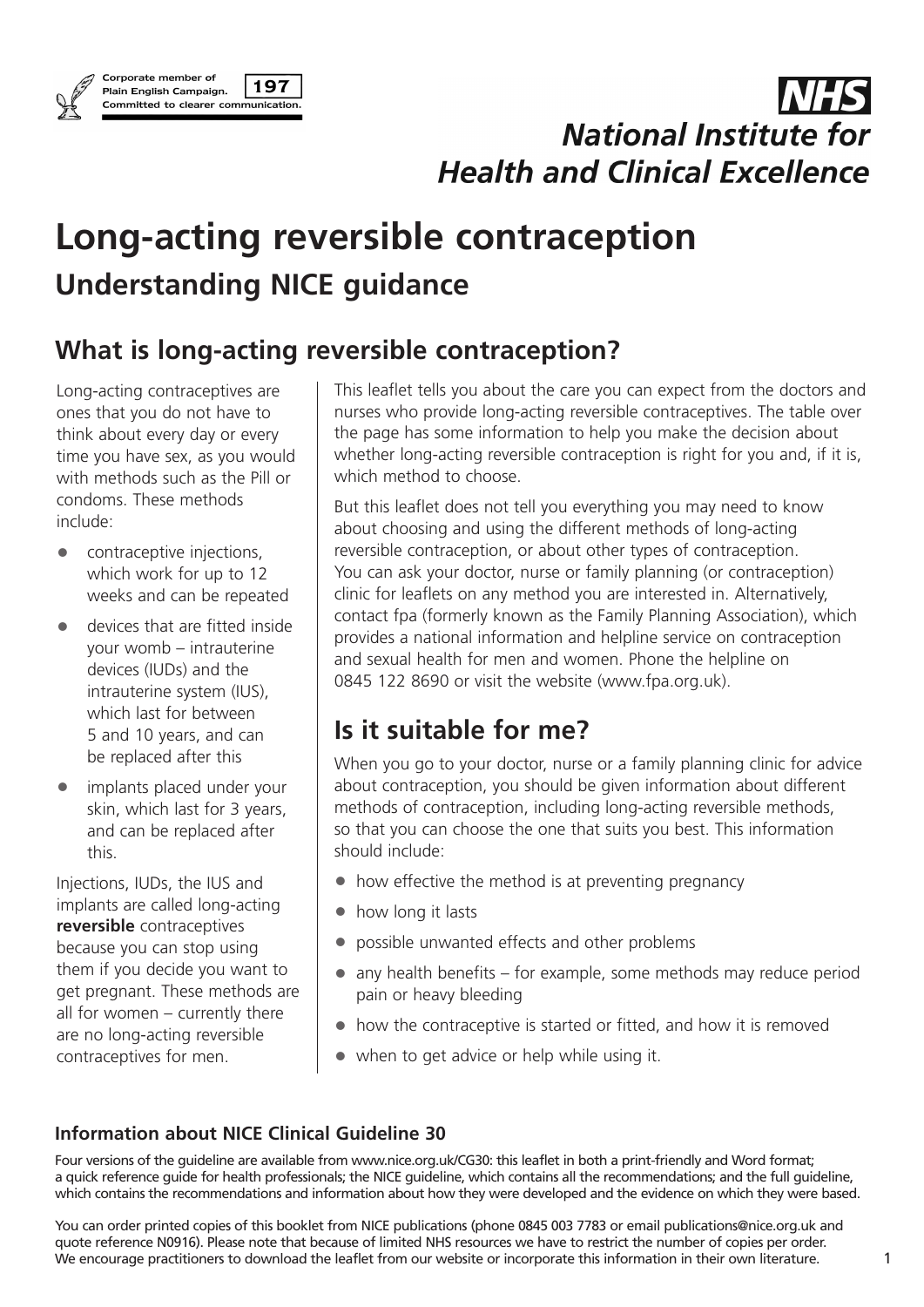|                                                                    | Intrauterine devices (IUDs)                                                                                                                                                                                                                                                                               | Intrauterine system (IUS)                                                                                                                                                                                                                                    | Contraceptive injections                                                                                                                                                                                                                                                                      | Contraceptive implants                                                                                                 |
|--------------------------------------------------------------------|-----------------------------------------------------------------------------------------------------------------------------------------------------------------------------------------------------------------------------------------------------------------------------------------------------------|--------------------------------------------------------------------------------------------------------------------------------------------------------------------------------------------------------------------------------------------------------------|-----------------------------------------------------------------------------------------------------------------------------------------------------------------------------------------------------------------------------------------------------------------------------------------------|------------------------------------------------------------------------------------------------------------------------|
| What is it?                                                        | A small plastic and copper device<br>that is placed in the womb                                                                                                                                                                                                                                           | placed in the womb and slowly<br>A small plastic device that is<br>releases progestogen                                                                                                                                                                      | An injection that slowly releases<br>progestogen                                                                                                                                                                                                                                              | placed under the skin, usually<br>on the upper arm, and slowly<br>A small flexible rod that is<br>releases progestogen |
| How does it work?                                                  | Can work by preventing sperm<br>stopping a fertilised egg from<br>from fertilising an egg, or by<br>implanting in the womb                                                                                                                                                                                | Mainly by preventing a fertilised<br>prevents sperm from fertilising<br>egg from implanting in the<br>womb. In some women it<br>an egg                                                                                                                       | Mainly by stopping the ovaries<br>releasing an egg each month                                                                                                                                                                                                                                 | releasing an egg each month<br>By stopping the ovaries                                                                 |
| How long does it last?                                             | most effective types of IUD, which<br>But if you are 40 or older when<br>Between 5 and 10 years for the<br>an IUD is fitted, it may stay in<br>need contraception after the<br>menopause. Your doctor will<br>contain 380 mm <sup>2</sup> of copper<br>place until you no longer<br>discuss this with you | longer need contraception after<br>having periods when using it, it<br>If you are 45 or older when an<br>may stay in place until you no<br>the menopause. Your doctor<br>IUS is fitted and you are not<br>will discuss this with you<br>5 years<br>$\bullet$ | commonly used injectable<br>12 weeks for the most<br>contraceptive                                                                                                                                                                                                                            | 3 years                                                                                                                |
| of getting pregnant<br>What is the chance<br>while using it?       | Fewer than 20 of every 1000<br>women who have an IUD for<br>5 years get pregnant                                                                                                                                                                                                                          | Fewer than 10 of every 1000<br>women using the IUS for<br>5 years get pregnant                                                                                                                                                                               | Fewer than 4 in every 1000<br>contraceptives for 2 years<br>women using injectable<br>get pregnant                                                                                                                                                                                            | Fewer than 1 in 1000 women<br>who have an implant for<br>3 years get pregnant                                          |
| pregnant in the future?<br>Could it affect my<br>chance of getting | $\frac{1}{2}$                                                                                                                                                                                                                                                                                             | $\frac{0}{2}$                                                                                                                                                                                                                                                | your periods have not re-started<br>contraception as soon as your<br>last injection runs out, even if<br>after your last injection, but<br>It can take up to a year for<br>fertility to return to normal<br>pregnant you should start<br>if you do not want to get<br>using another method of | $\frac{1}{2}$                                                                                                          |
| How might it affect<br>periods?                                    | Periods might become heavier<br>or more painful                                                                                                                                                                                                                                                           | and spotting for the first 6 months<br>There may be irregular bleeding<br>frequent or stop after about<br>Periods usually become less<br>a year<br>$\bullet$                                                                                                 | But some women have irregular<br>using contraceptive injections<br>or persistent bleeding when<br>Periods often stop                                                                                                                                                                          | longer or irregular, usually until<br>Periods may stop, or become<br>Period pain may improve<br>the implant is removed |

## Long-acting reversible contraception: how the methods compare **Long-acting reversible contraception: how the methods compare**

2

Continued *Continued*

Information about NICE Clinical Guideline 30 **Information about NICE Clinical Guideline 30**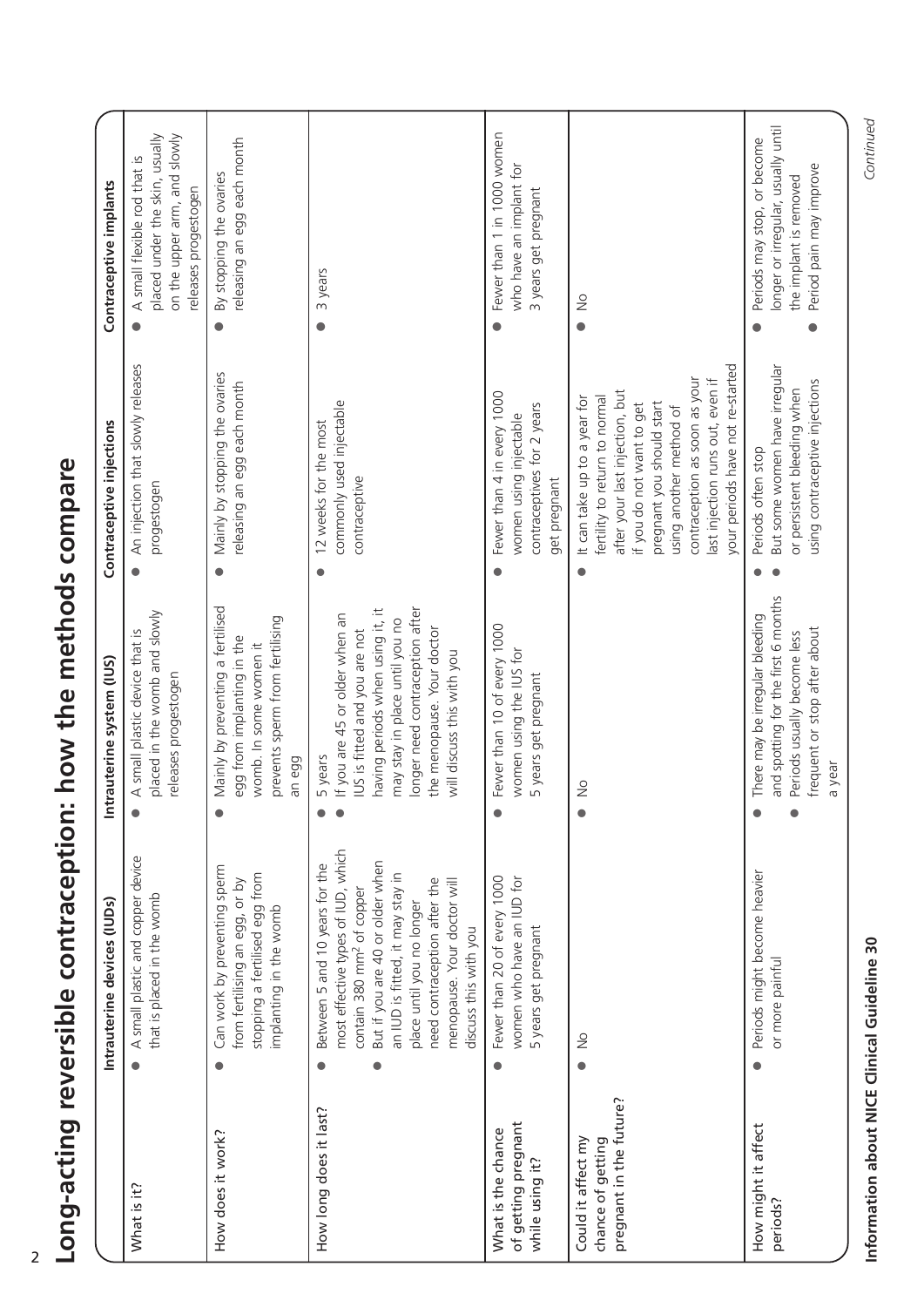|                                          | Intrauterine devices (IUDs)                                                                                                                                                                                                                                                                                                                                                                                                                                                                                              | ntrauterine system (IUS)                                                                                                                                                                                                                                                                                                                                                                                            | Contraceptive injections                                                                                                                                                                                                  | Contraceptive implants                                                                                                                                                                     |
|------------------------------------------|--------------------------------------------------------------------------------------------------------------------------------------------------------------------------------------------------------------------------------------------------------------------------------------------------------------------------------------------------------------------------------------------------------------------------------------------------------------------------------------------------------------------------|---------------------------------------------------------------------------------------------------------------------------------------------------------------------------------------------------------------------------------------------------------------------------------------------------------------------------------------------------------------------------------------------------------------------|---------------------------------------------------------------------------------------------------------------------------------------------------------------------------------------------------------------------------|--------------------------------------------------------------------------------------------------------------------------------------------------------------------------------------------|
| effects does it have?<br>What unwanted   | womb) is lower in women using<br>who do become pregnant while<br>using an IUD, you need a check<br>pregnancy (where the fertilised<br>using an IUD, the risk is higher.<br>the pregnancy is<br>If you become pregnant while<br>UDs than in women using no<br>contraception, but in women<br>Overall, the risk of ectopic<br>egg implants outside the<br>not ectopic                                                                                                                                                      | contraception, but in women who<br>sure the pregnancy is not ectopic<br>do become pregnant while using<br>become pregnant while using an<br>egg implants outside the womb)<br>IUS, you need a check to make<br>an IUS, the risk is higher. If you<br>pregnancy (where the fertilised<br>A few women may develop<br>US than in women using no<br>is lower in women using the<br>Overall, the risk of ectopic<br>acne | There may be some thinning of<br>injections and it does not seem<br>to make breaking a bone more<br>recovers after stopping the<br>the bones, but this largely<br>Women may gain weight<br>(2-3 kg over a year)<br>likely | A few women may develop<br>acne                                                                                                                                                            |
| need while using it?<br>What checks will | doctor or nurse for a check-up<br>attached, which hang through<br>these, to make sure the IUD is<br>You should see your doctor or<br>will teach you how to feel for<br>nurse at any time if you think<br>the cervix into the top of the<br>vagina. Your doctor or nurse<br>there is a problem related to<br>using it or it is time to have<br>the IUD, you want to stop<br>still there. You need to do<br>You will need to see your<br>UDs have short threads<br>after your first period<br>this regularly<br>it removed | there is a problem related to the<br>or it is time to have it removed<br>IUS, you want to stop using it<br>You should see your doctor or<br>nurse at any time if you think<br>The checks are the same as<br>for the IUD                                                                                                                                                                                             | You should see your doctor or<br>nurse at any time if you think<br>there is a problem related to<br>None - but you need to go<br>back regularly for repeat<br>the injection<br>injections                                 | You should see your doctor or<br>the implant, you want to stop<br>nurse at any time if you think<br>there is a problem related to<br>using it, or it is time to have<br>it removed<br>None |

# Long-acting reversible contraception: how the methods compare (continued) **Long-acting reversible contraception: how the methods compare** *(continued)*